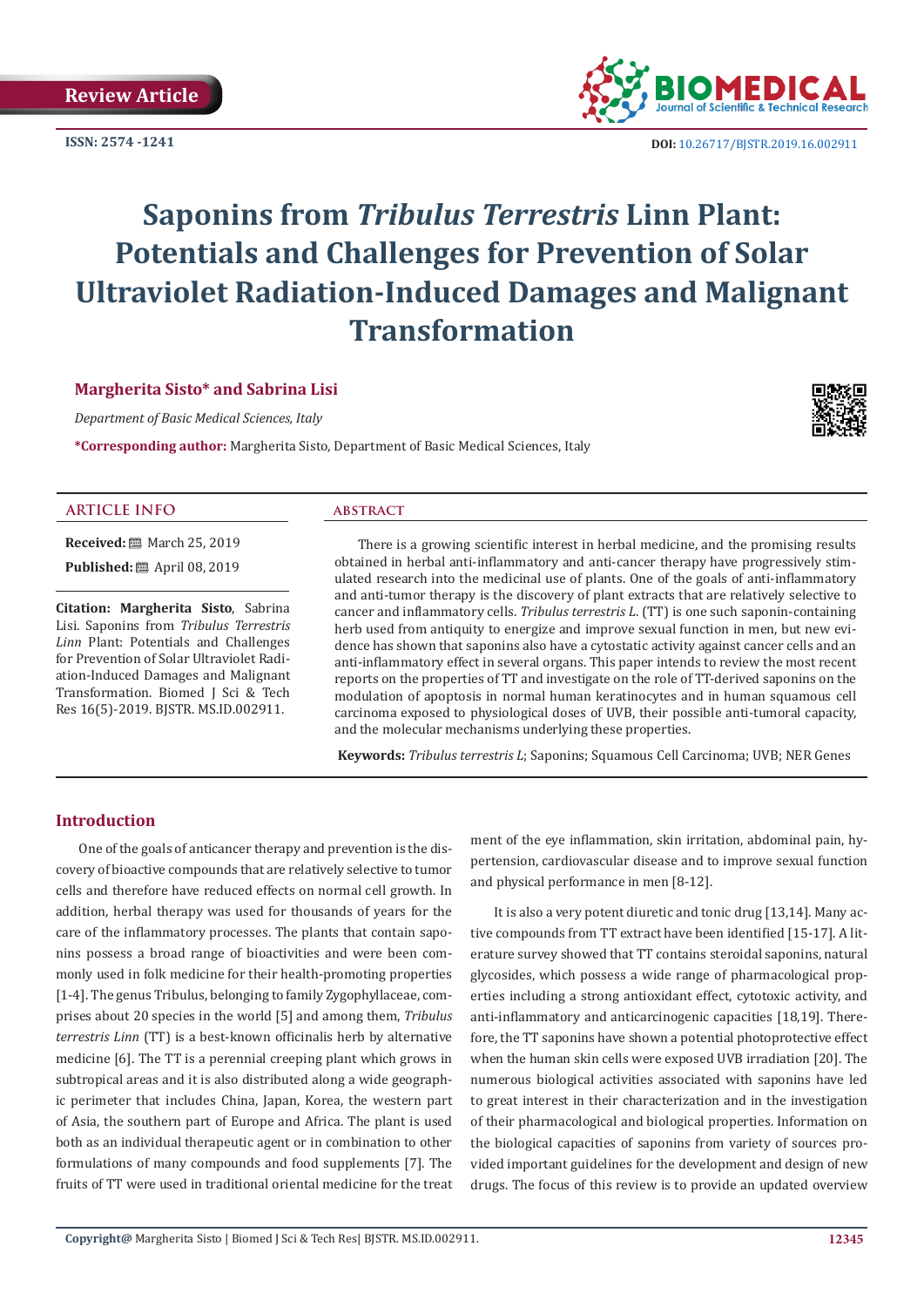of various aspects of the biological properties of the saponins extracts of the TT plant, to highlight a photoprotective effect against UVB-induced skin carcinogenesis, and to demonstrate the molecular mechanisms through which TT saponins regulate cell death.

#### **Bioactive Compounds of Tribulus Terrestris**

A wide range of compounds have been extracted from TT such as saponins, flavonoids, glycosides, alkaloids and tannins [17,21-31]. Among these compounds, a number of phytochemical studies have demonstrated that saponins are responsible for the biological activities of TT extracts [32-34] and a wide range of pharmacological applications. Structurally, saponins are composed of a lipid-soluble aglycone that consists of a steroidal or triterpenoid skeleton and a water-soluble moiety, composed of sugar residues. The amphiphilic or surfactant properties of saponins derive from hydrophilic properties of the sugar part and lipophilic properties of the aglycone part; this, in turn, determines the ability of saponins to compose the stable aqueous foams and form complexes with membrane steroids and lipid compounds (Figure 1) [35]. Focusing on the phytochemical characteristics of the whole plant extract led to the identification of eleven new furostanol saponins, one new spirostanol saponin, and seven known steroidal saponins [13,21,36].



Figure 1: Chemical structure of saponin.

# **TT Saponins Properties in Cancer Prevention and Treatment of Inflammatory Conditions**

Inflammatory diseases are a major cause of morbidity worldwide and non-steroidal anti-inflammatory drugs and steroids are the most common widespread drugs used for the treatment of acute or chronic inflammatory conditions. These drugs possess different side effects such as a gastrointestinal injury that is one of the most common side effect associated with the currently use of the nonsteroidal anti-inflammatory drugs which limit their application. This may be contributing to the current move by wide part of world population towards the officinalis herbs for the treatment of inflammation that characterizes numerous diseases. Actually, herbal medicine is still widely used by about 75-80% of the whole population for primary healthcare because of their efficacy, safety and very little side effects. However, the last few years have seen a

major increase in their use in the developed world [37]. A number of medicinal plants were used in developing countries for the management of a number of disease conditions including cancer and inflammatory conditions.

The validation of the traditional assertions of these medicinal herbs will provide scientific basis for the conservation of oriental and tropical medicinal resources, the deployment of the beneficial ones as phytomedicine in the primary health care and the development of potential bioactive constituents as novel key compounds or precursors in drug design. At the class of phytoconstituents belong saponins that are heterogeneous group of naturally occurring surface active glycosides common in a large number of plants [38-39]. Growing evidence for natural products linked with their physicochemical features and numerous biological activities has led to the emergence of saponins as commercially significant compounds with expanding applications in the field of nutrition, cosmetics and pharmaceutical industries [40]. Steroidal saponins are important bioactive compounds for the production of steroidal hormones and drugs [41]. Saponins are used as immunological adjuvants in the formulation of vaccines due to their immune enhancing properties [39].

Later studies have allowed identifying saponins as inductors of cell death by means of several molecular mechanisms. The steroidal saponin constituents obtained from TT are well known to exhibit antimicrobial and cytotoxic effects [19,32,42,43], to induce apoptosis in liver cancer cells [44], as well as having antihyperlipidemic properties [45,46] and improving reproductive function, libido and ovulation [17,47]. Saponin extracts from TT show strong antioxidant effects and some also show the biochemical effects in human cells, such as enzyme inhibition, antiinflammatory and anticarcinogenic capacities [47]. Recently, it was demonstrated the anti-inflammatory effect of saponins from extracts of TT on the pathological process of atherosclerosis. In this study, one of the more significant results was that TT suppressed proliferation of the Vascular Smooth Muscle Cells (VSMCs) induced by angiotensin II [48]. The VSMCs proliferation induced by various growth factors contributes to a variety of pathological processes including atherosclerosis [49]. The VSMC contribute to vessel wall inflammation and to the formation of the fibrous cap providing stability to the plaque [49].

Angiotensin II is the active protein of the renin-angiotensin system and it is involved as a potent growth factor for VSMCs, and it has been reported to be implicated in the VSMCs proliferation and promotes the generation of ROS [50]. TT acts as a potent antioxidant inhibiting the increase of the intracellular ROS and subsequently suppressing the VSMCs proliferation. These findings provide a new insight into the anti-atherosclerotic and antiinflammatory properties of the TT yielding a pharmacological basis for the clinical application in the atherosclerotic process. Tribulusin, gross saponins derived from TT was demonstrated to have a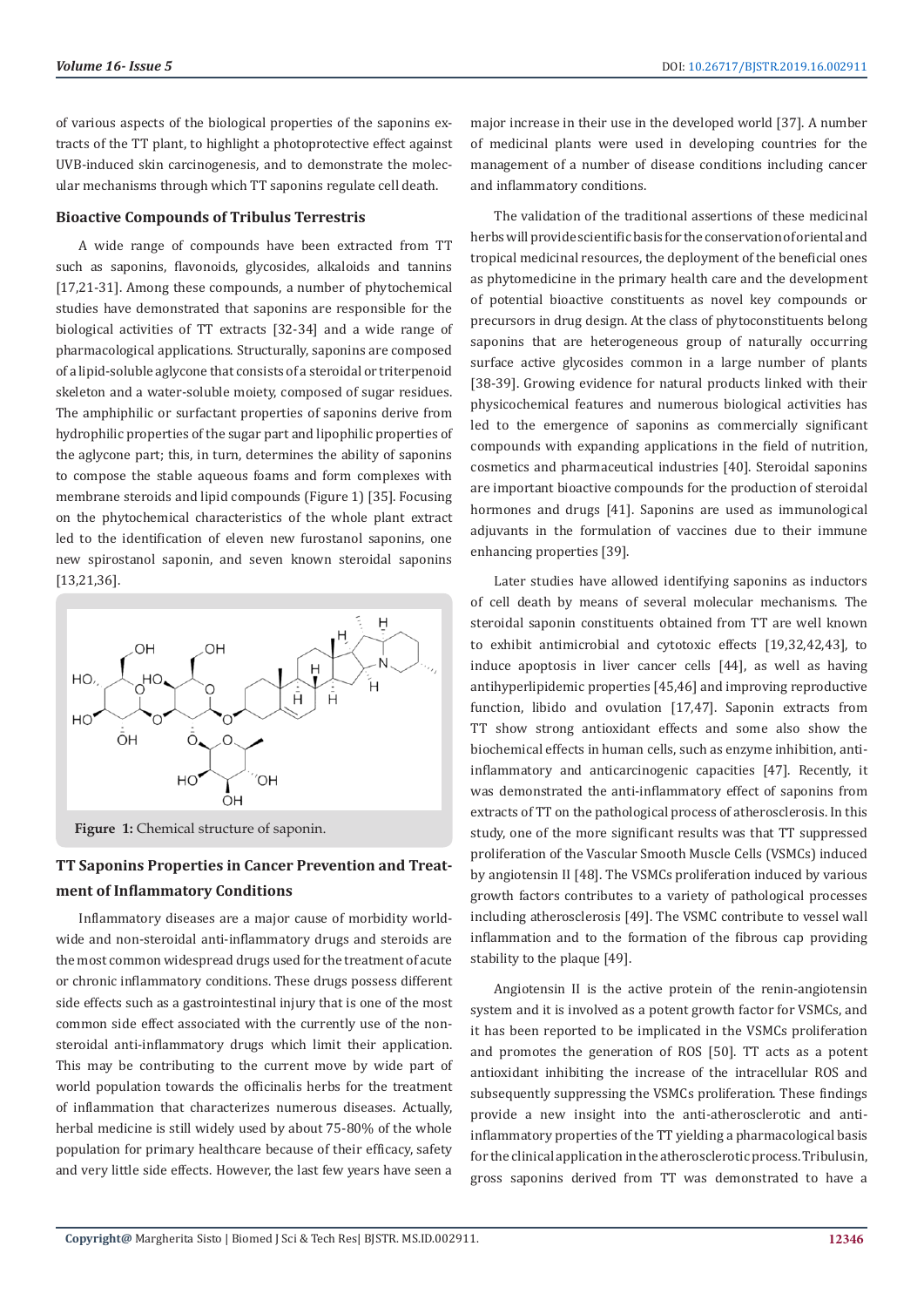significant protective role against ischemia/reperfusion injury documented in rat hearts and brains in vitro and in vivo [51-54]. Anti-inflammatory effects have been investigated in vitro also with the aqueous extract of TT. In fact, TT extract blocks proliferation and triggers apoptosis in human liver cancer cells through the NF-κB signalling inhibition [55]. A recent study examined the effects of TT extracts demonstrating a strong inhibition of COX-2 and iNOS activity in cultured mouse macrophage cells stimulated with lipopolysaccharide [56]. Some evidence indicates that TT consumption may be useful in lowering serum cholesterol levels and the cardiovascular damage associated with hypercholesterolemia. A recent study examined the effects of TT extracts on the lipid profile and vascular endothelium of the abdominal aorta in New Zealand rabbits fed a cholesterol-rich diet [57]. The serum lipid profiles of animals treated with TT were significantly lower than

those fed a high cholesterol diet without TT treatment. In the TTtreated rabbits, TT seems to protect from endothelial damage, indicating that dietary intake of TT can significantly modify serum lipid profiles, decrease endothelial modifications and rupture and may partially repair the endothelial dysfunction resulting from hyperlipidemia [57]. Furthermore, the anti-inflammatory activity of TT has been studied in the arthritic rats revealing a marked decrease of the acute inflammatory response [58], and, in the last years, recent studies demonstrated that the saponins have a conspicuous role in cancer prevention because of their antioxidant, anti-inflammatory, and growth-inhibitory effects [39,59] and are considered of the potent candidates for photoprotective applications [18]. The bioactive characteristics of TT saponins are summarized in Figure 2.



**Figure 2:** Multiple properties of saponins derived from *Tribulus terrestris Linn*.

#### **UVB-Dependent DNA Lesions**

The production of Reactive Oxygen Species (ROS) that derives from UV skin exposure can cause oxidative damage reacting with DNA and other cellular components proteins, resulting in the alteration of cell metabolism, morphology, differentiation, proliferation and apoptosis of skin cells [60]. These processes can lead to photoaging and skin cancer development. The photoprotective effect of antioxidant is now generally accepted and recently naturally occurring herbal compounds have received notable interesting contributing to the beneficial health effects [61]. UV radiation, in particular the middle wavelength (UVB, range 290- 320 nm), can be harmful to human health because it induces cancer, premature skin aging, immunosuppression, and cell death [62-64]. UV-induced DNA damage is the crucial molecular trigger for many UV-induced effects, such as apoptosis, immunosuppression, and

carcinogenesis [65-67]. Although UVB radiation has less than 1% of total solar energy, the major types of DNA damage in the skin are provoked by UVB [68]. To exert its biological effects, UVB must be first absorbed by cellular chromophore, which transforms the energy into a biochemical signal. Subsequent photobiochemical reactions provoke changes in cell and tissue biology resulting in increased photoaging and skin cancer occurrence.

The bases of nucleic acids (DNA and RNA) and proteins are good cellular chromophores [69]. The major classes of UVBinduced DNA lesions are represented by cyclobutane-pyrimidine dimers and pyrimidine-pyrimidone photoproducts. Under normal conditions these photolesions are removed by the Nucleotide Excision Repair (NER) [70]. Xeroderma pigmentosum is a disease which reflects genetic defects in different components of the NER complex. Consequently, patients suffering from this disease are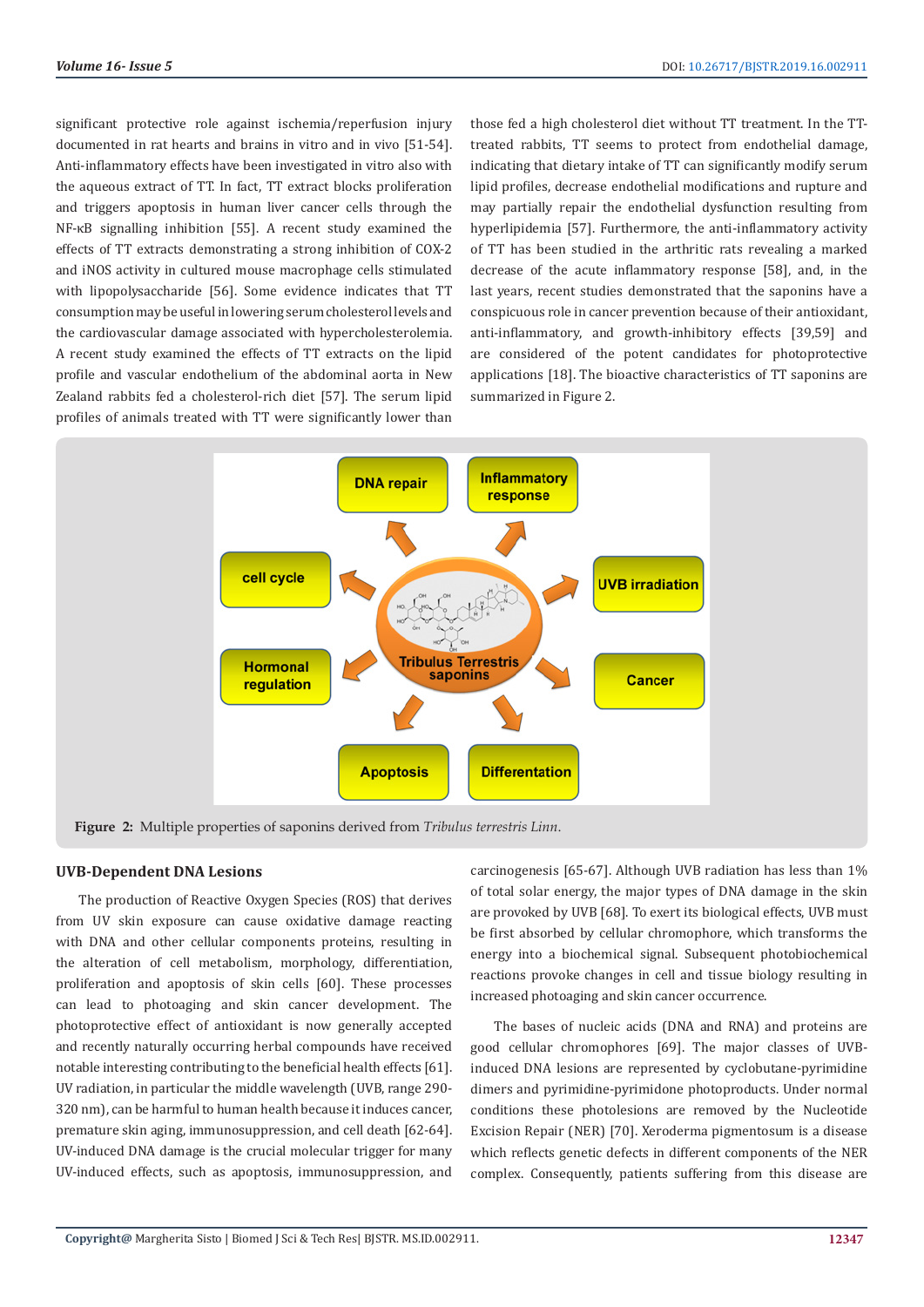hypersensitive to the induction of genomic mutations by UV and show a dramatically increased incidence of skin cancer [71]. To limit the survival in the presence of irreparable DNA damage, cells die by apoptosis [72]. To induce programmed cell death, UVB uses a variety of cellular signalling pathways. In this case the induction of nuclear DNA damage appears to be the main pathway, since experimental suppression of DNA damage was linked to a strong reduction of apoptosis [72]. UVB was found to directly activate cell surface death receptors, thus inducing the apoptotic pathway. UVB induces the formation of the ROS associated to the mitochondrial damage and furthermore, cytochrome c release was demonstrated to be additionally involved in the apoptotic machinery.

The possibility to add exogenous DNA repair enzymes into the cell contributed highly to the elucidation of the critical role of UVBinduced DNA altered in mediating the various biological effects of UVB, including apoptosis. Following irradiation of cells with UVB, the tumor suppressor gene p53 was found to be upregulated proportionally to the amount of cyclobutane pyrimidine dimers inserted into genomic DNA [73]. p53 appears to be critically involved in the formation of apoptotic keratinocytes [74]. In this context the mitochondrial apoptotic pathway and the regulatory bcl-2 protein family appear to play an important role. The balance of proapoptotic and antiapoptotic members of the bcl-2 protein family addresses whether apoptosis is promoted or prevented [75]. In this scenario, antiapoptotic proteins avoid mitochondrial permeability transition and subsequent release of cytochrome c as well as of ROS into the cytoplasm [76-78]. In addition, UVB is known to be a potent inducer of ROS within the cell. These products have shown themselves to initiate cellular damage and apoptosis [79]. Therefore, ROS have been implicated in cutaneous aging as well as in the pathogenesis of inflammatory skin diseases and of skin cancer [80]. The cytotoxic potential of ROS involves lipid peroxidation leading to an alteration in the structure of cytoplasmic membranes [81] and impairment of the inner mitochondrial membrane resulting in dysfunction of the membrane potential and consequently in cytochrome c release into the cytoplasm [82].

# **TT Saponins in the Prevention of UVB-Induced Skin Damage: Effect on Apoptotic Pathways**

UVB-induced DNA damage is a crucial molecular trigger for sunburn cell formation and skin cancer. The exposure of the skin to solar UVB on earth has both short-term and long-term deleterious wavelength-dependent effects on skin. Short term effects after sun exposure cause tanning and sunburn while, in contrast, long-term exposure to UVB provokes photoaging and photocarcinogenesis. UV radiation is the major etiologic factor in skin cancer because of its potent ability to induce DNA lesions. If the latter are not removed, they can cause mutations and subsequently skin cancer. There have been considerable efforts to search for naturally occurring substances that intervene in photodamage and photoaging. Interestingly, some of these anticancer drugs are developed

from natural sources such as plants. Recently, it was found that ginsenoside Rb1, pharmacologically active components of ginseng, a steroidal saponins, inhibits cell apoptosis induced by UVB. This inhibition of ginsenoside Rb1 appears to be caused by a marked reduction in UVB-induced DNA damage, protecting cells through the induction of DNA repair, most likely NER system [83]. Likewise, latterly, it was demonstrated that glycyrrhizic acid, a triterpenoid saponin glycoside, to protect against UVB-mediated photodamage by inhibiting the signalling cascades triggered by oxidative stress, including NF-κB activation, as well as apoptosis in human keratinocyte cell line [84].

The TT saponins may have an important role in cancer prevention because of their antioxidant, anti-inflammatory, and growth-inhibitory properties [13]. Recently, Sisto et al. [20], investigated TT saponins effects on some parameters such as apoptotic pathway in Normal Human Keratinocytes (NHKs) as well as in malignant keratinocytes after exposure to physiological doses of UVB [20]. It has been amply demonstrated that human keratinocytes undergo programmed cell death following UVB exposure. The induction of apoptosis is considered to be a protective function against skin cancer, and the intrinsic apoptotic mechanism has been shown to be critical in this protective mechanism, ensuring the removal of UVB-damaged human keratinocytes and potentially transformed cells [85]. The authors, to demonstrated the protective effect of TT saponins, investigated cell survival of human epithelial keratinocytes derived from normal skin tissue (NHEK) after UVB irradiation demonstrating that TT saponins significantly increased their resistance to UVB and seem to help NHEK to preserve the typical epithelial morphology. Since a controlled apoptotic response is vital for skin cells, as it prevents the replication of cells containing damaged DNA, TT saponins determine cellular survival by inhibiting apoptosis.

Infact, TT saponins decreased the levels of caspases involved in the intrinsic apoptotic pathway induced by UVB irradiation and prevented both the leakage of cytochrome c from mitochondria and UVB-induced DNA fragmentation [20]. To investigate the diverse effect of TT saponins treatment in normal keratinocytes and malignant cells after UVB irradiation, Sisto et al. [20], tested the effects of TT saponins on the apoptotic pathway in human Squamous Cell Carcinoma (SCC), demonstrating that TT saponins treatment reduced viability of the SCC cell and increased the DNA ladder formation following UVB exposure. These data suggest that saponins exert a wide range of differential activities in normal versus malignant cells determining the inhibition of the tumor growth of cancerous cells and triggering a selective apoptotic process [20]. This mechanism was reported in Figure 3.

## **Efficacy of TT Saponins DNA Damage Repairing Mechanism in UVB-Exposed NHEK**

UVB exposure cause, as major event, the trigger of apoptotic pathway of keratinocytes and this results into epidermis sunburn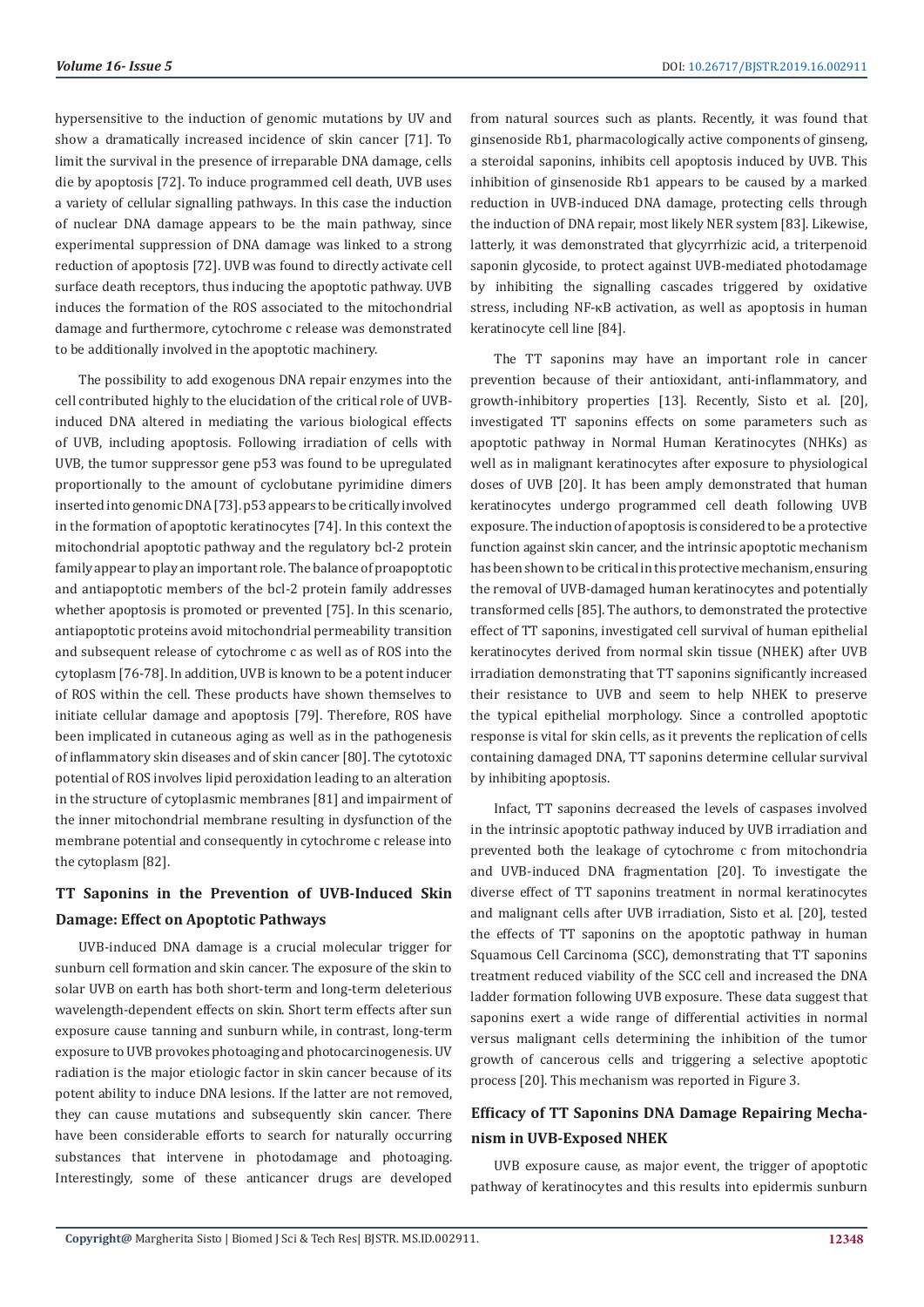cells induction [73]; The formation of sunburn cells in UV-exposed skin indicates the severity of DNA damage and this underlines the importance of DNA repair mechanisms in UVB-exposed skin cells. If cells are not repaired, they may continue to replicate and may lead to cutaneous malignancies. This means that DNA repair process is a protective mechanism [86]. The NER system is one of the major mechanism of DNA repair in mammalian cells [87]. NER is an excision mechanism that removes DNA damage induced by Ultraviolet Light (UV) characterized by the generation of thymine dimers and 6,4-photoproducts. Recognition of the damage leads to removal of a short single-stranded DNA segment that contains the lesion. The undamaged single-stranded DNA remains and DNA polymerase uses it as a template to synthesize a short complementary sequence. DNA ligase realized the final ligation to complete NER and form a double stranded DNA [87]. There is a list of major proteins involved in NER in mammalian cells, and, between these, Xeroderma pigmentosum, complementation group C, also known as XPC and Xeroderma pigmentosum, complementation

group A, also known as XPA, are two proteins which deficiencies are linked to alterations in the NER system [87,88].

Importantly, TT saponins were demonstrated to have the capacity to repair DNA damage in UVB-exposed cells in the early phase of exposition. When NHEK were exposed to UVB and treated or not with TT saponins, the levels of XPA and XPC NER genes expression increased significantly as compared to non-UVB-exposed control NHEK and the protective effect of TT saponins against UVB irradiation resulted in a selective DNA damage response [20]. On the contrary, in already transformed malignant SCC, the levels of the XPA and XPC genes expression resulted not significantly altered following UVB irradiation, thus demonstrating that TT saponins increase the abundance of NER transcripts in UVB-irradiated healthy keratinocytes, but not in malignant transformed cells [20]. Therefore, TT saponins, acting on the NER system as molecular target, may have a preventive action on the risk of developing UVB-induced skin cancer, allowing the cells more able to repair the photodimers through nucleotide excision repair system (Figure 3).



**Figure 3:** Schematic representation of the hypothetical mechanisms adopted from TT saponins to prevent UVB radiationinduced DNA damages, apoptosis and malignant transformation. The scheme shows that, in Normal Human Epithelial Keratinocytes (NHEK) exposed to physiological doses of UVB, TT saponins inhibit the activation of the intrinsic apoptotic pathway, determine an enhancement of NER genes expression to repair DNA damages, and block UVB-mediated NFκB activation. In already transformed Squamous Cell Carcinomas (SCC), TT saponins provoke an enhanced apoptosis in response to UVB irradiation, a block of the proliferation of human cancer cells through inhibiting NF-κB signalling, although an unchanged expression of the NER genes was revealed.

#### **NF-κB as Molecular Target of TT Saponins**

In many cell types, the activation of the NF-κB signalling cascade serves to protect cells from a variety of cellular stresses that could lead to malignant transformation [89,90]. In most tumors, there is higher NF-κB expression and activity when compared to the

adjacent normal tissues, but such expression strongly depends on the tumor cell types and stage of development [91]. Many evidence support the fact that alteration of the NF-κB signalling pathway lead to changes in keratinocytes cell growth and epidermal thickness, causing a homeostatic breakdown, resulting in a loss of function [92]. Furthermore, a variety of agents which determine tumori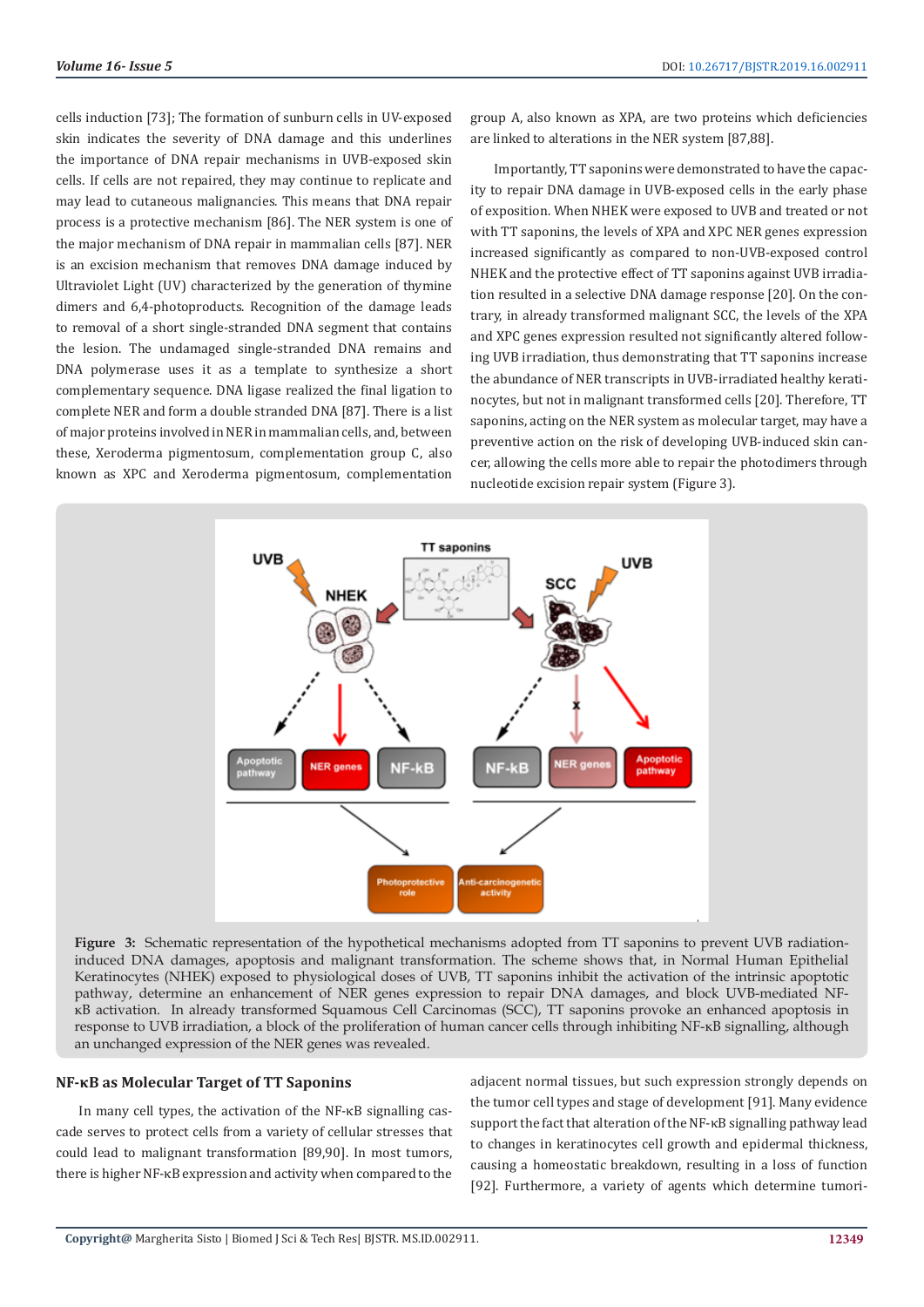genesis (such as UVB radiation, phorbol esters and TNF-alpha), are noted to modulate NF-κB signalling, suggesting that NF-κB plays a role in suppressing carcinogenesis [93-95]. In this contest, TT saponins, through inhibiting NF-κB signalling, have been shown to block the proliferation of human cancer cells [55]. Recently, Sisto et al. [20] demonstrated that the inhibition of the NF-κB pathway could be responsible for the chemopreventive properties of TT saponins against UVB-mediated skin carcinogenesis [20]. Exposure to UVB irradiation provokes an activation of NF-κB, both in normal and malignant cells, as measured by an increase in specific DNA binding and, like in normal cells, also in malignant cells, an inhibition of NFκB activation occurs following TT saponins treatment that demonstrate an anti-tumorigenic activity of *T. Terrestris L*. (Figure 3) [20].

#### **Conclusion**

*Tribulus terrestris L.* is a well-known plant used in indigenous medicine especially in urogenital system, nervous, cardiovascular, and musculo-skeletal system disorders. Modern literature recognizes multiple beneficial properties to TT biologically active phytoconstituent and saponins, in particular, have antitumor effect on many cancer cells; actually, there are significant scientific reports and data available regards the photoprotective efficacy of these TT constituents and recent research demonstrated that TT saponins resulted to have a dual-efficacy to prevent malignant transformation of epithelial cells caused by UVB exposure. In fact, TT saponins, on one hand, protect healthy keratinocytes by UVB irradiation-dependent damage and, on the other, enhance UVBcaused apoptosis in squamous cell carcinoma, thus suggesting that TT saponins possibly work as UVB-damage sensors to exert their biological action. Together, these findings encourage further mechanistic and in vivo studies for developing TT saponins as a promising chemopreventive and/or chemotherapeutic agent against UVB-caused skin alteration and tumors in humans.

#### **Acknowledgment**

We are grateful to M.V.C. Pragnell, B.A., for critical reading of the manuscript. This study was supported by Grant (No: 20216000056) from the Italian Ministry for Universities and Research.

#### **References**

- 1. [Hu K, Yao X \(2002\) Protodioscin: Its spectrum of cytotoxicity against](https://www.ncbi.nlm.nih.gov/pubmed/11988850)  [sixty human cancer cell lines in an anticancer drug screen panel. Planta](https://www.ncbi.nlm.nih.gov/pubmed/11988850)  [Medica 68: 297-301.](https://www.ncbi.nlm.nih.gov/pubmed/11988850)
- 2. [Hu K, Yao X \(2003\) The cytotoxicity of methyl protodioscin against](https://www.ncbi.nlm.nih.gov/pubmed/12901285)  human cancer cell lines *in vitro*[. Cancer Invest 21: 389-393.](https://www.ncbi.nlm.nih.gov/pubmed/12901285)
- 3. [Jiang Y, Wang N, Yao X, Susumu K \(1998\) Structural elucidation of the](https://www.ncbi.nlm.nih.gov/pubmed/12017003)  [anticoagulation and anticancer constituents from](https://www.ncbi.nlm.nih.gov/pubmed/12017003) *Allium chinense*. Yao [Xue Xue Bao 33: 355-361.](https://www.ncbi.nlm.nih.gov/pubmed/12017003)
- 4. [Wang SL, Cai B, Cui CB, Liu HW, Wu CF, et al. \(2004\) Diosgenin-3-O-alpha-](https://www.ncbi.nlm.nih.gov/pubmed/15008458)[L-rhamnopyranosyl-\(1 --> 4\)-beta-D-glucopyranoside obtained as a](https://www.ncbi.nlm.nih.gov/pubmed/15008458)  [new anticancer agent from](https://www.ncbi.nlm.nih.gov/pubmed/15008458) *Dioscorea futschauensis* induces apoptosis [on human colon carcinoma HCT-15 cells via mitochsondria-controlled](https://www.ncbi.nlm.nih.gov/pubmed/15008458)  [apoptotic pathway. J Asian Nat Prod Res 6: 115-125.](https://www.ncbi.nlm.nih.gov/pubmed/15008458)
- 5. Trease GE, Evans WC (2002) A taxonomic approach to the study of medicinal plants and animal derived drugs. Trease and Evans

Pharmacognosy. (15<sup>th</sup> edn.). Singapore: Harcourt Brace and Company Asia Pvt. Ltd, p. 27.

- 6. Duke J, Duke PK, Cellier JL, Mary Jo BG (2002) Duke Handbook of medicinal herbs. (2nd edn.). United States: CRC Press, pp. 595-597.
- 7. Nadkarni KM (1927) Indian Materia Medica. Mumbai: Popular Prakashan, pp. 1230-1241.
- 8. [Sharifi AM, Darabi R, Akbarloo N \(2003\) Study of antihypertensive](https://www.ncbi.nlm.nih.gov/pubmed/14519445) mechanism of *Tribulus terrestris* [in 2K1C hypertensive rats: role of tissue](https://www.ncbi.nlm.nih.gov/pubmed/14519445) [ACE activity. Life Sci 73: 2963-2971.](https://www.ncbi.nlm.nih.gov/pubmed/14519445)
- 9. [Adimoelja A \(2000\) Phytochemicals and the breakthrough of traditional](https://www.ncbi.nlm.nih.gov/pubmed/10849504) [herbs in the management of sexual dysfunctions. Int J Androl 23: 82-84.](https://www.ncbi.nlm.nih.gov/pubmed/10849504)
- 10. [Santos CA, Reis LO, Destro-Saade R, Luiza-Reis A, Fregonesi A](https://www.ncbi.nlm.nih.gov/pubmed/24630840) (2014) *Tribulus terrestris* [versus placebo in the treatment of erectile](https://www.ncbi.nlm.nih.gov/pubmed/24630840) [dysfunction: A prospective, randomized, double blind study. Actas Urol](https://www.ncbi.nlm.nih.gov/pubmed/24630840) [Esp 38: 244-248.](https://www.ncbi.nlm.nih.gov/pubmed/24630840)
- 11. [Wang SS, Ji YS, Li H, Yang SJ \(2009\) Mechanisms of gross saponins](https://www.ncbi.nlm.nih.gov/pubmed/19408681) of *Tribulus terrestris* [via activating PKC epsilon against myocardial](https://www.ncbi.nlm.nih.gov/pubmed/19408681) [apoptosis induced by oxidative stress. Yao Xue Xue Bao 44: 134-139.](https://www.ncbi.nlm.nih.gov/pubmed/19408681)
- 12. [Sancar A, Lindsey-Boltz LA, Unsal-Kaçmaz K, Linn S \(2004\) Molecular](https://www.ncbi.nlm.nih.gov/pubmed/15189136) [mechanisms of mammalian DNA repair and the DNA damage](https://www.ncbi.nlm.nih.gov/pubmed/15189136) [checkpoints. Annu Rev Biochem 73: 39-85.](https://www.ncbi.nlm.nih.gov/pubmed/15189136)
- 13. [Chhatre S, Nesari T, Somani G, Kanchan D, Sathaye S \(2014\)](https://www.ncbi.nlm.nih.gov/pmc/articles/PMC3931200/) [Phytopharmacological overview of](https://www.ncbi.nlm.nih.gov/pmc/articles/PMC3931200/) *Tribulus terrestris*. PharmacognRev [8: 45-51.](https://www.ncbi.nlm.nih.gov/pmc/articles/PMC3931200/)
- 14. [Al-Ali M, Wahbi S, Twaij H, Al-Badr A \(2003\)](https://www.ncbi.nlm.nih.gov/pubmed/12639749) *Tribulus terrestris*: [Preliminary study of its diuretic and contractile effects and comparison](https://www.ncbi.nlm.nih.gov/pubmed/12639749) [with Zea mays. J Ethnopharmacol 85: 257-260.](https://www.ncbi.nlm.nih.gov/pubmed/12639749)
- 15. [Cai L, Wu Y, Zhang J, Pei F, Xu Y, et al. \(2001\) Steroidal saponins from](https://www.ncbi.nlm.nih.gov/pubmed/11301880) *Tribulus terrestris*[. Planta Medica 67: 196-198.](https://www.ncbi.nlm.nih.gov/pubmed/11301880)
- 16. [De Combarieu E, Fuzzati N, Lovati M, Mercalli E \(2003\) Furostanol](https://www.ncbi.nlm.nih.gov/pubmed/12946722) saponins from *Tribulus terrestris*[. Fitoterapia 74: 583-591.](https://www.ncbi.nlm.nih.gov/pubmed/12946722)
- 17. [Huang JW, Tan CH, Jiang SH, Zhu DY \(2003\) Terrestrinins A and B, two](https://www.ncbi.nlm.nih.gov/pubmed/14604238) [new steroid saponins from](https://www.ncbi.nlm.nih.gov/pubmed/14604238) *Tribulus terrestris*. J Asian Nat Prod Res 5: [285-290.](https://www.ncbi.nlm.nih.gov/pubmed/14604238)
- 18. [Lacaille-Dubois MA, Wagner H \(1996\) A review of the biological and](https://www.ncbi.nlm.nih.gov/pubmed/23194774) [pharmacological activities of saponins. Phytomedicine 2: 363-386.](https://www.ncbi.nlm.nih.gov/pubmed/23194774)
- 19. [Podolak I, Galanty A, Sobolewska D \(2010\) Saponins as cytotoxic agents:](https://www.ncbi.nlm.nih.gov/pmc/articles/PMC2928447/) [A review. Phytochem Rev 9: 425-474.](https://www.ncbi.nlm.nih.gov/pmc/articles/PMC2928447/)
- 20. [Sisto M, Lisi S, D Amore M, De Lucro R, Carati D, et al. \(2012\) Saponins](https://www.ncbi.nlm.nih.gov/pubmed/23142932) from *Tribulus terrestris L*[. protect human keratinocytes from UVB](https://www.ncbi.nlm.nih.gov/pubmed/23142932)[induced damage. J Photochem Photobiol B 117: 193-201.](https://www.ncbi.nlm.nih.gov/pubmed/23142932)
- 21. [Kang LP, Wu KL, Yu HS, Pang X, Liu J, et al. \(2014\) Steroidal saponins](https://www.ncbi.nlm.nih.gov/pubmed/25172515) from *Tribulus terrestris*[. Phytochemistry 107: 182-189.](https://www.ncbi.nlm.nih.gov/pubmed/25172515)
- 22. [Tomowa MP, Panowa D, Wulfson NS \(1974\) Steroid saponines and](https://www.researchgate.net/publication/18329336_Steroid_saponins_and_sapogenins_IV_Saponins_from_Tribulus_terrestris) [sapogenins. IV. Saponins from](https://www.researchgate.net/publication/18329336_Steroid_saponins_and_sapogenins_IV_Saponins_from_Tribulus_terrestris) *Tribulus terrestris*. Planta Medica pp. 231- [237.](https://www.researchgate.net/publication/18329336_Steroid_saponins_and_sapogenins_IV_Saponins_from_Tribulus_terrestris)
- 23. [Wang J1, Zu X, Jiang Y \(2009\) Five furostanol saponins from fruits of](https://www.ncbi.nlm.nih.gov/pubmed/19809917) *Tribulus terrestris* [and their cytotoxic activities. Nat Prod Res 23: 1436-](https://www.ncbi.nlm.nih.gov/pubmed/19809917) [1444.](https://www.ncbi.nlm.nih.gov/pubmed/19809917)
- 24. [Kostova I, Dinchev D \(2005\) Saponins in](https://link.springer.com/article/10.1007/s11101-005-2833-x) *Tribulus terrestris*: Chemistry [and Bioactivity. Phytochem Rev 4: 111-137.](https://link.springer.com/article/10.1007/s11101-005-2833-x)
- 25. [Su L, Chen G, Feng SG, Wang W, Li ZF, et al. \(2009\) Steroidal saponins](https://www.ncbi.nlm.nih.gov/pubmed/19152803) from *Tribulus terrestris*[. Steroids 74: 399-303.](https://www.ncbi.nlm.nih.gov/pubmed/19152803)
- 26. [Xu YX, Chen HS, Liang HQ, Gu ZB, Liu WY, et al. \(2000\) Three new](https://www.ncbi.nlm.nih.gov/pubmed/10985082) saponins from *Tribulus terrestris*[. Planta Med 66: 545-550.](https://www.ncbi.nlm.nih.gov/pubmed/10985082)
- 27. [Xu YJ, Xu TH, Zhou HO, Li B, Xie SX, et al. \(2010\) Two new furostanol](https://www.ncbi.nlm.nih.gov/pubmed/20496191) saponins from *Tribulus terrestris*[. J Asian Nat Prod Res 12: 349-354.](https://www.ncbi.nlm.nih.gov/pubmed/20496191)
- 28. [Chen G, Su L, Feng SG, Lu X, Wang H, et al. \(2013\) Furostanolsaponins](https://www.ncbi.nlm.nih.gov/pubmed/22934688) from the fruits of *Tribulus terrestris*[. Nat Prod Res 27: 1186-1190.](https://www.ncbi.nlm.nih.gov/pubmed/22934688)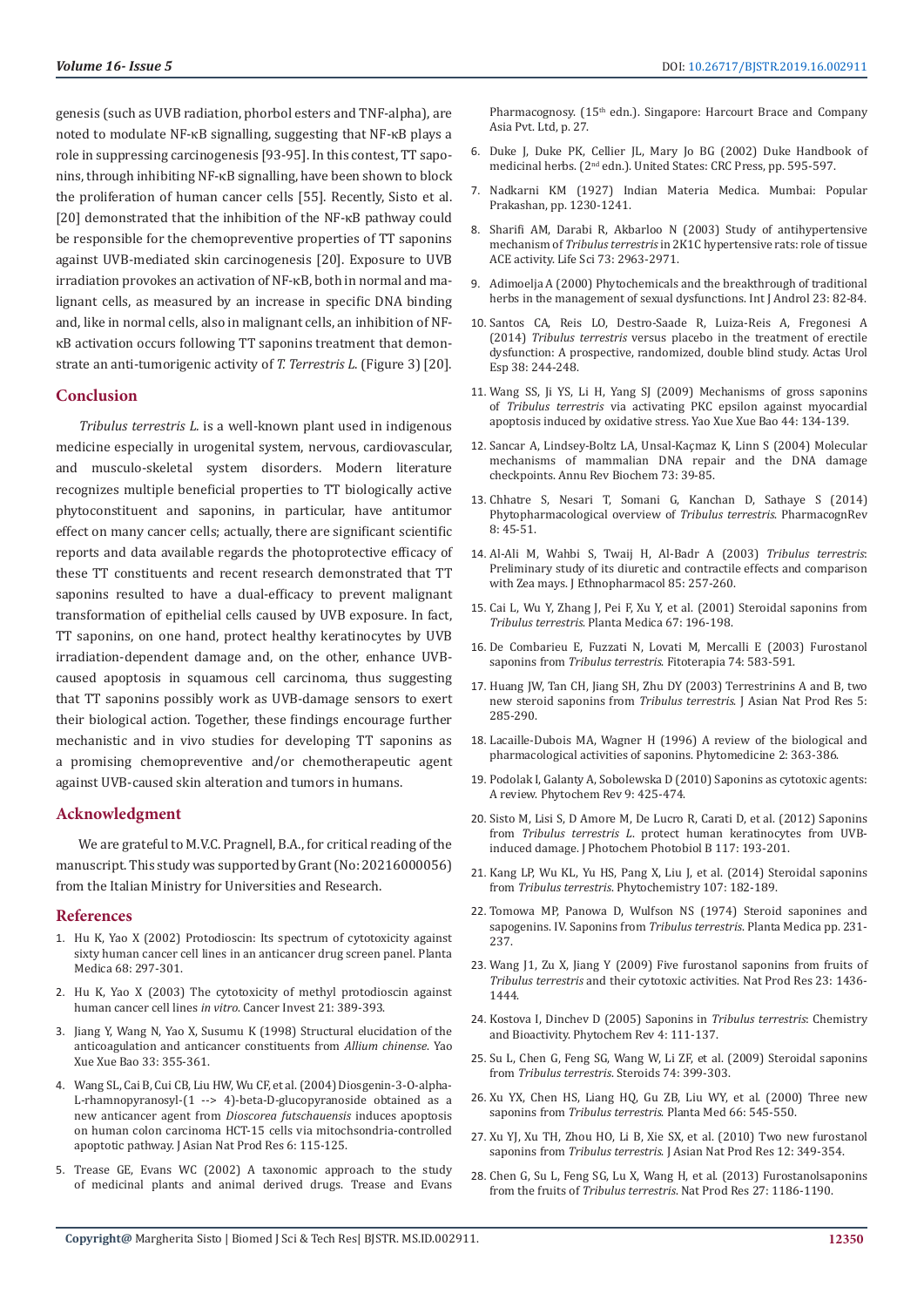- 29. [Bhutani SP, Chibber SS, Seshadri TR \(1969\) Flavonoids of the fruits and](https://www.sciencedirect.com/science/article/abs/pii/S0031942200858288)  leaves of *Tribulus terrestris*[: Constitution of tribuloside. Phytochemistry](https://www.sciencedirect.com/science/article/abs/pii/S0031942200858288)  [8: 299-303.](https://www.sciencedirect.com/science/article/abs/pii/S0031942200858288)
- 30. [Saleh NA M, Ahmed AA, Abdalla MF \(1982\) Flavonoid glycosides of](https://www.sciencedirect.com/science/article/abs/pii/0031942282830306)  *Tribulus pentandrus* and *T. Terrestris*[. Phytochemistry 21: 1996-2000.](https://www.sciencedirect.com/science/article/abs/pii/0031942282830306)
- 31. [Wu TS, Shi LS, Kuo SC \(1999\) Alkaloids and other constituents from](https://www.sciencedirect.com/science/article/abs/pii/S0031942297010868)  *Tribulus terrestris*[. Phytochemistry 50: 1411-1415.](https://www.sciencedirect.com/science/article/abs/pii/S0031942297010868)
- 32. [Bedir E, Khan A, Walker LA \(2002\) Biologically active steroidal glycosides](https://www.ncbi.nlm.nih.gov/pubmed/12168535)  from *Tribulus terrestris*[. Pharmazie 57: 491-493.](https://www.ncbi.nlm.nih.gov/pubmed/12168535)
- 33. [Zhang S, Li H, Yang SJ \(2010\) Tribulosin protects rat hearts from](https://www.ncbi.nlm.nih.gov/pubmed/20453871)  [ischemia/reperfusion injury. Acta Pharmacol Sin 31: 671-678.](https://www.ncbi.nlm.nih.gov/pubmed/20453871)
- 34. [Yan W, Ohtani K, Kasai R, Yamasaki K \(1996\) Steradial saponins from](https://www.ncbi.nlm.nih.gov/pubmed/9397208)  fruits of *Tribulus terrestris*[. Phytochemistry 42: 1417-1422.](https://www.ncbi.nlm.nih.gov/pubmed/9397208)
- 35. [Hostettmann K, Marston A \(1995\) Saponins, chemistry and pharmacology](https://www.amazon.com/Saponins-Chemistry-Pharmacology-Natural-Products/dp/0521329701)  [of natural products. \(1st Edn.\), Cambridge, United Kingdom. Cambridge,](https://www.amazon.com/Saponins-Chemistry-Pharmacology-Natural-Products/dp/0521329701)  [UK: Cambridge University Press, pp. 239-284.](https://www.amazon.com/Saponins-Chemistry-Pharmacology-Natural-Products/dp/0521329701)
- 36. [Wang ZF, Wang BB, Zhao Y, Wang FX, Sun Y, et al. \(2016\) Furostanol and](https://www.ncbi.nlm.nih.gov/pubmed/27043512)  spirostanol saponins from *tribulus terrestris*. Molecules in press 21(4): [429.](https://www.ncbi.nlm.nih.gov/pubmed/27043512)
- 37. Parekh J, Jadeja D, Chanda S (2005) Efficacy of aqueous and methanol [extracts of some medicinal plants for potential antibacterial activity.](https://www.researchgate.net/publication/239604762_Efficacy_of_Aqueous_and_Methanol_Extracts_of_Some_Medicinal_Plants_for_Potential_Antibacterial_Activity)  [Turk J Biol 29: 203-210.](https://www.researchgate.net/publication/239604762_Efficacy_of_Aqueous_and_Methanol_Extracts_of_Some_Medicinal_Plants_for_Potential_Antibacterial_Activity)
- 38. [Hassan HS, Sule MI, Musa AM, Musa KY, Abubakar MS, et al. \(2012\)](https://www.ncbi.nlm.nih.gov/pubmed/23983342)  [Anti-inflammatory activity of crude saponin extracts from five Nigerian](https://www.ncbi.nlm.nih.gov/pubmed/23983342)  [medicinal plants. Afr J Tradit Complement Altern Med 9: 250-255.](https://www.ncbi.nlm.nih.gov/pubmed/23983342)
- 39. [Francis G, Kerem Z, Makkar HP, Becker K \(2002\) The biological action of](https://www.ncbi.nlm.nih.gov/pubmed/12493081)  [saponins in animal systems: a review. Br J Nutr 88: 587-605.](https://www.ncbi.nlm.nih.gov/pubmed/12493081)
- 40. [Guclu-Ustundag A, Mazza G \(2007\) Saponins: Properties, applications](https://www.ncbi.nlm.nih.gov/pubmed/17453922)  [and processin. Crit Rev Food SciNutr 47: 231-258.](https://www.ncbi.nlm.nih.gov/pubmed/17453922)
- 41. Brain KR, Fry F, Hardman R, Wood AB (1968) The rapid quantitative determination of C27 epimeric steroidal sapogenins in plants. Phytochemistry 7: 1815-1823.
- 42. [Chu S, Qu W, Pang X, Sun B, Huang X \(2003\) Effect of saponin from](https://www.ncbi.nlm.nih.gov/pubmed/14535016)  *Tribulus terrestris* [on hyperlipidemia. Zhong Yao Cai 26: 341-344.](https://www.ncbi.nlm.nih.gov/pubmed/14535016)
- 43. [Li M, Qu W, Wang Y, Wan H, Tian C \(2002\) Hypoglycemic effect of saponin](https://www.ncbi.nlm.nih.gov/pubmed/12583337)  from *Tribulus terrestris*[. Zhong.Yao Cai 25: 420-422.](https://www.ncbi.nlm.nih.gov/pubmed/12583337)
- 44. [Sun B, Qu WJ, Zhang XL, Yang HJ, Zhuang XY, et al. \(2004\) Investigation](https://www.ncbi.nlm.nih.gov/pubmed/15503780)  [on inhibitory and apoptosis-inducing effects of saponins from](https://www.ncbi.nlm.nih.gov/pubmed/15503780) *Tribulus terrestris* [on hepatoma cell line BEL-7402. Zhongguo Zhong Yao Za Zhi](https://www.ncbi.nlm.nih.gov/pubmed/15503780)  [29: 681-684.](https://www.ncbi.nlm.nih.gov/pubmed/15503780)
- 45. [Jiji J, Visalakshi S, Meenakshi P, Rathi MA, Thirumoorthi LD \(2009\)](https://www.researchgate.net/publication/289662178_Antilipidemic_activity_of_Cissus_quadrangularis_and_Tribulus_terrestris_on_obesity_in_high_fat_fed_rats)  [Antilipidemic activity of Cissus quadrangularis and](https://www.researchgate.net/publication/289662178_Antilipidemic_activity_of_Cissus_quadrangularis_and_Tribulus_terrestris_on_obesity_in_high_fat_fed_rats) *Tribulus terrestris* on [obesity in high fat fed rats. Pharmacology online 2:1250-1258.](https://www.researchgate.net/publication/289662178_Antilipidemic_activity_of_Cissus_quadrangularis_and_Tribulus_terrestris_on_obesity_in_high_fat_fed_rats)
- 46. [Protich M, Tsvetkov D, Nalbanski B, Stanislavov R, Katsarova M \(1983\)](https://www.ncbi.nlm.nih.gov/pubmed/6367515)  [Clinical trial of the preparation Tribestan in infertile men. Akush Ginekol](https://www.ncbi.nlm.nih.gov/pubmed/6367515)  [22: 326-329.](https://www.ncbi.nlm.nih.gov/pubmed/6367515)
- 47. [Neychev VK, Nikolova E, Zhelev N, Mitev \(2007\) Saponins from](https://www.ncbi.nlm.nih.gov/pubmed/17202593) *Tribulus terrestris L* [are less toxic for normal human fibroblasts than for many](https://www.ncbi.nlm.nih.gov/pubmed/17202593)  [cancer lines: influence on apoptosis and proliferation. Exp Biol Med 232:](https://www.ncbi.nlm.nih.gov/pubmed/17202593)  [126-133.](https://www.ncbi.nlm.nih.gov/pubmed/17202593)
- 48. [Li M, Guan Y, Liu J, Zhai F, Zhang X, et al. \(2013\) Cellular and Molecular](https://www.ncbi.nlm.nih.gov/pubmed/24281565)  [mechanisms in vascular smooth muscle cells by which total saponin](https://www.ncbi.nlm.nih.gov/pubmed/24281565)  extracted from *tribulus terrestris* [protects against artherosclerosis. Cell](https://www.ncbi.nlm.nih.gov/pubmed/24281565)  [Physiol Biochem 32: 1299-1308.](https://www.ncbi.nlm.nih.gov/pubmed/24281565)
- 49. [Dzau VJ, Braun-Dullaeus RC, Sedding DG \(2002\) Vascular proliferation](https://www.ncbi.nlm.nih.gov/pubmed/12411952)  [and atherosclerosis: New perspectives and therapeutic strategies. Nat](https://www.ncbi.nlm.nih.gov/pubmed/12411952)  [Med 8: 1249-1256.](https://www.ncbi.nlm.nih.gov/pubmed/12411952)
- 50. [Touyz RM, Schiffrin EL \(2000\) Signal transduction mechanisms mediating](http://pharmrev.aspetjournals.org/content/52/4/639)  [the physiological and pathophysiological actions of angiotensin II in](http://pharmrev.aspetjournals.org/content/52/4/639)  [vascular smooth muscle cells. Pharmacol Rev 52: 639-672.](http://pharmrev.aspetjournals.org/content/52/4/639)
- 51. Shi CJ, Qu WJ, Wang JS, Deng TT (2009) Effect of tribu saponin from *Tribulus terrestris* on the formation of atherosclerosis in rats. Nat Prod Res Dev 21: 53-57.
- 52. Liu XM, Huang QF, Zhang YL, Lou JL, Liu HS, et al. (2008) Effects of *Tribulus terrestris L* saponion on apoptosis of cortical neurons induced by hypoxia-reoxygenation in rats. Chin J Integr Med 6: 45-50.
- 53. [Lu WW, Qu JB, Yang SJ \(2006\) Influences of GSTT on hemodynamics and](https://www.researchgate.net/publication/294401000_Influences_of_GSTT_on_hemodynamics_and_oxygen_metabolism_in_anesthetic_thoraco-opened_dogs) [oxygen metabolism in anesthetic thoraco-opened dogs. J Jilin Univ 32:](https://www.researchgate.net/publication/294401000_Influences_of_GSTT_on_hemodynamics_and_oxygen_metabolism_in_anesthetic_thoraco-opened_dogs) [379-382.](https://www.researchgate.net/publication/294401000_Influences_of_GSTT_on_hemodynamics_and_oxygen_metabolism_in_anesthetic_thoraco-opened_dogs)
- 54. [Sun W, Li H, Yang SJ \(2008\) A triterpenesaponin from](https://www.ncbi.nlm.nih.gov/pubmed/18058379) *Tribulus terrestris* [attenuates apoptosis in cardiocyte via activating PKC signalling](https://www.ncbi.nlm.nih.gov/pubmed/18058379) [transduction pathway. J Asian Nat Prod Res 10: 39-48.](https://www.ncbi.nlm.nih.gov/pubmed/18058379)
- 55. [Kim HJ, Kim JC, Min JS, Kim MJ, Kim JA, et al. \(2011\) Aqueous extract](https://www.ncbi.nlm.nih.gov/pubmed/21549825) of *Tribulus terrestris Linn* [induces cell growth arrest and apoptosis by](https://www.ncbi.nlm.nih.gov/pubmed/21549825) down-regulating NF-[κB signaling in liver cancer cells. J Ethnopharmacol](https://www.ncbi.nlm.nih.gov/pubmed/21549825) [136: 197-203.](https://www.ncbi.nlm.nih.gov/pubmed/21549825)
- 56. [Hong CH, Hur SK, Oh OJ, Kim SS, Nam KA, et al. \(2002\) Evaluation of](https://www.ncbi.nlm.nih.gov/pubmed/12413723) [natural products on inhibition of inducible Cyclooxygenase \(COX-2\)](https://www.ncbi.nlm.nih.gov/pubmed/12413723) [and Nitric Oxide Synthase \(iNOS\) in cultured mouse macrophage cells. J](https://www.ncbi.nlm.nih.gov/pubmed/12413723) [Ethnopharmacol 83: 153-159.](https://www.ncbi.nlm.nih.gov/pubmed/12413723)
- 57. [Tuncer MA, Yaymaci B, Sati L, Cayli S, Acar G, et al. \(2009\) Influence](https://www.ncbi.nlm.nih.gov/pubmed/19269683) of *Tribulus terrestris* [extract on lipid profile and endothelial structure](https://www.ncbi.nlm.nih.gov/pubmed/19269683) [in developing atherosclerotic lesions in the aorta of rabbits on a high](https://www.ncbi.nlm.nih.gov/pubmed/19269683)[cholesterol diet. Acta Histochem 111: 488-500.](https://www.ncbi.nlm.nih.gov/pubmed/19269683)
- 58. [Mishra NK, Biswal GS, Chowdary KA, Mishra G \(2013\) Anti-arthritic](https://web.a.ebscohost.com/abstract?direct=true&profile=ehost&scope=site&authtype=crawler&jrnl=09768173&AN=88925380&h=FkM32GyyVqkrhvn37r6jVBRUeneQVcRhr%2fvuDiFEJdasPXoKc51%2b1hwuchOLOF2i8ZggIuN42vlgl6qlGG042w%3d%3d&crl=c&resultNs=AdminWebAuth&resultLocal=ErrCrlNoProfile&crlhashurl=login.aspx%3fdirect%3dtrue%26profile%3dehost%26scope%3dsite%26authtype%3dcrawler%26jrnl%3d09768173%26AN%3d88925380) activity of *Tribulusterrestris* [studied in Freund's Adjuvant induced](https://web.a.ebscohost.com/abstract?direct=true&profile=ehost&scope=site&authtype=crawler&jrnl=09768173&AN=88925380&h=FkM32GyyVqkrhvn37r6jVBRUeneQVcRhr%2fvuDiFEJdasPXoKc51%2b1hwuchOLOF2i8ZggIuN42vlgl6qlGG042w%3d%3d&crl=c&resultNs=AdminWebAuth&resultLocal=ErrCrlNoProfile&crlhashurl=login.aspx%3fdirect%3dtrue%26profile%3dehost%26scope%3dsite%26authtype%3dcrawler%26jrnl%3d09768173%26AN%3d88925380) [arthritic rats. J Pharmaceutical Edu Res 4: 41-46.](https://web.a.ebscohost.com/abstract?direct=true&profile=ehost&scope=site&authtype=crawler&jrnl=09768173&AN=88925380&h=FkM32GyyVqkrhvn37r6jVBRUeneQVcRhr%2fvuDiFEJdasPXoKc51%2b1hwuchOLOF2i8ZggIuN42vlgl6qlGG042w%3d%3d&crl=c&resultNs=AdminWebAuth&resultLocal=ErrCrlNoProfile&crlhashurl=login.aspx%3fdirect%3dtrue%26profile%3dehost%26scope%3dsite%26authtype%3dcrawler%26jrnl%3d09768173%26AN%3d88925380)
- 59. [Angelova S, GospodinovaZ, Krasteva M, Antov G, Lozanov V, et al. \(2013\)](http://www.jbb.uni-plovdiv.bg/documents/27807/59543/jbb_2013-2(1)-pages_25-32.pdf) [Antitumor activity of Bulgarian herb](http://www.jbb.uni-plovdiv.bg/documents/27807/59543/jbb_2013-2(1)-pages_25-32.pdf) *Tribulus terrestris L.* on human [breast cancer cells. J Biosci Biotech 2: 25-32.](http://www.jbb.uni-plovdiv.bg/documents/27807/59543/jbb_2013-2(1)-pages_25-32.pdf)
- 60. De Gruijl RR (2012) Photocarcinogenesis: UVA vs. UVB radiation. Skin pharmacology applied skin physiology 15: 316-320.
- 61. [Afaq F, Adhami VM, Ahmad N, Mukhtar H \(2002\) Botanical antioxidants](https://www.ncbi.nlm.nih.gov/pubmed/11897547) [for chemoprevention of photocarcinogenesis. Front Biosci 7: 784-792.](https://www.ncbi.nlm.nih.gov/pubmed/11897547)
- 62. [Kraemer KH \(1997\) Sunlight and skin cancer: Another link revealed.](https://www.ncbi.nlm.nih.gov/pubmed/8990152) [Proc Natl Acad Sci USA 94: 11-14.](https://www.ncbi.nlm.nih.gov/pubmed/8990152)
- 63. [Fisher GJ, Datta SC, Talwar HS, Wang ZQ, Varani J, et al. \(1996\) Molecular](https://www.ncbi.nlm.nih.gov/pubmed/8552187) [basis of sun-induced premature skin ageing and retinoid antagonism.](https://www.ncbi.nlm.nih.gov/pubmed/8552187) [Nature 379: 335-339.](https://www.ncbi.nlm.nih.gov/pubmed/8552187)
- 64. [Kulms D, Schwarz T \(2000\) Molecular mechanisms of UV-induced](https://www.ncbi.nlm.nih.gov/pubmed/11068857) [apoptosis. Photodermatol Photoimmunol Photomed 16: 195-201.](https://www.ncbi.nlm.nih.gov/pubmed/11068857)
- 65. [Kripke ML, Cox PA, Alas LG, Yarosh DB \(1992\) Pyrimidine dimers in DNA](https://www.ncbi.nlm.nih.gov/pmc/articles/PMC49741/) [initiate systemic immunosuppression in UV-irradiated mice. Proc Natl](https://www.ncbi.nlm.nih.gov/pmc/articles/PMC49741/) [Acad Sci USA 89: 7516-7520.](https://www.ncbi.nlm.nih.gov/pmc/articles/PMC49741/)
- 66. [Menzies SW, Greenoak GE, Reeve VE, Gallagher CH \(1991\) Ultraviolet](https://www.ncbi.nlm.nih.gov/pubmed/2032217) [radiation-induced murine tumors produced in the absence of ultraviolet](https://www.ncbi.nlm.nih.gov/pubmed/2032217) [radiation-induced systemic tumor immunosuppression. Cancer Res 51:](https://www.ncbi.nlm.nih.gov/pubmed/2032217) [2773-2779.](https://www.ncbi.nlm.nih.gov/pubmed/2032217)
- 67. [Granstein RD, Sober AJ \(1982\) Current concepts in ultraviolet](https://journals.sagepub.com/doi/abs/10.3181/00379727-170-41406?journalCode=ebma) [carcinogenesis. Proc Soc Exp Biol Med 170: 115-125.](https://journals.sagepub.com/doi/abs/10.3181/00379727-170-41406?journalCode=ebma)
- 68. [Patrick MH \(1977\) Studies on thymine-derived UV photoproducts in](https://www.ncbi.nlm.nih.gov/pubmed/882597) [DNA-I. Formation and biological role of pyrimidine adducts in DNA.](https://www.ncbi.nlm.nih.gov/pubmed/882597) [Photochem Photobiol 25: 357-372.](https://www.ncbi.nlm.nih.gov/pubmed/882597)
- 69. Sinha RP, Häder DP (2002) UV-induced DNA damage and repair: A review. Photochem and Photobiol Sci 4: 225-236.
- 70. [DeLaat WL, Jaspers NG, Hoeijmakers HJ \(1999\) Molecular mechanism of](https://www.ncbi.nlm.nih.gov/pubmed/10197977) [nucleotide excision repair. Genes Dev 13: 768-785.](https://www.ncbi.nlm.nih.gov/pubmed/10197977)
- 71. [Kraemer KH \(1997\) Sunlight and skin cancer: Another link revealed.](https://www.ncbi.nlm.nih.gov/pubmed/8990152) [Proc Natl Acad Sci U S A 94: 11-14.](https://www.ncbi.nlm.nih.gov/pubmed/8990152)
- 72. [Kulms D, Schwarz T \(2002\) Independent contribution of three different](https://www.ncbi.nlm.nih.gov/pubmed/12213577)